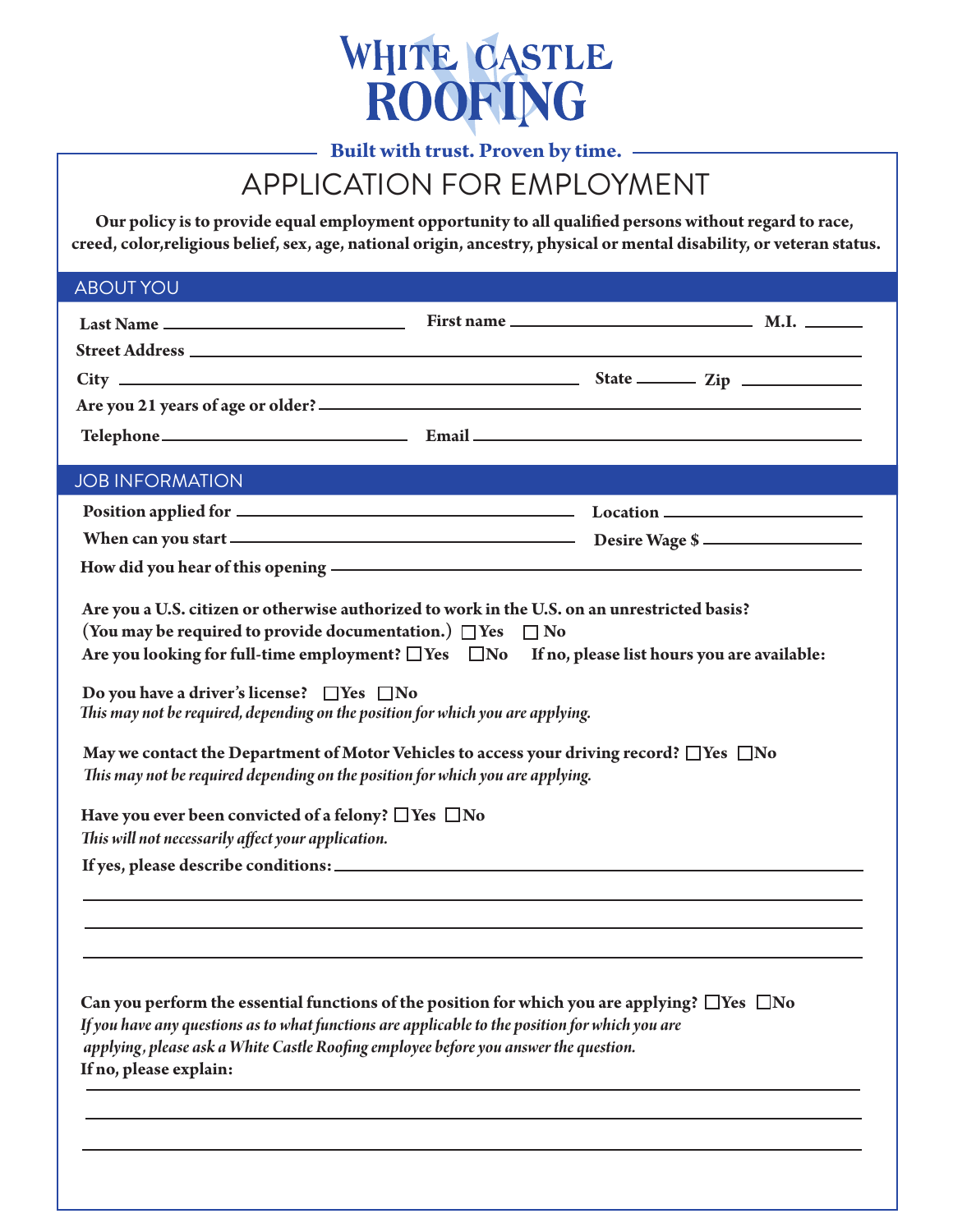

# APPLICATION FOR EMPLOYMENT

### EDUCATION

| Level | <b>School Name and Location</b> | Year | <b>Major</b> | Degree |
|-------|---------------------------------|------|--------------|--------|
|       |                                 |      |              |        |
|       |                                 |      |              |        |
|       |                                 |      |              |        |
|       |                                 |      |              |        |
|       |                                 |      |              |        |

In addition to your work history, are there other skills, qualifications, or experiences we should consider?

#### EMPLOYMENT HISTORY

*Please start with your most recent employer and list last 7 Years of work History.*

| Name of Supervisor<br><u> </u><br>May we contact? □ Yes □ No |  |
|--------------------------------------------------------------|--|
|                                                              |  |
|                                                              |  |
|                                                              |  |
|                                                              |  |
|                                                              |  |
|                                                              |  |
|                                                              |  |
|                                                              |  |
|                                                              |  |
|                                                              |  |
| Name of Supervisor<br><u>Nay we contact</u> ? □ Yes □ No     |  |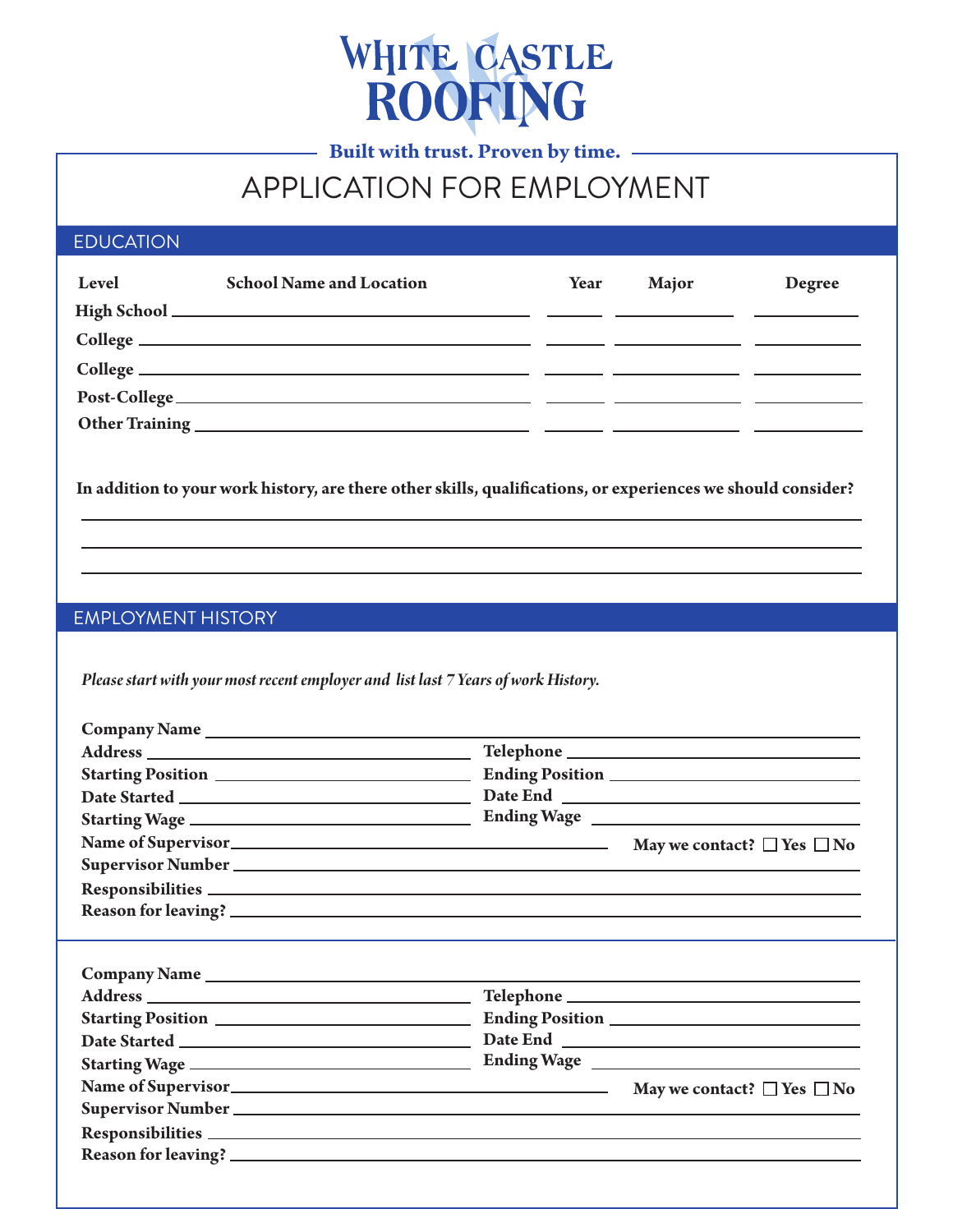

## APPLICATION FOR EMPLOYMENT

## ADDITIONAL EMPLOYMENT HISTORY

| ${\small \textbf{Date }Started } \underline{\hspace{1cm}} \underline{\hspace{1cm}} \underline{\hspace{1cm}}$                                                                                                                         |                                      |
|--------------------------------------------------------------------------------------------------------------------------------------------------------------------------------------------------------------------------------------|--------------------------------------|
|                                                                                                                                                                                                                                      |                                      |
| Name of Supervisor<br><u>Name of Supervisor</u> $\Box$ No                                                                                                                                                                            |                                      |
|                                                                                                                                                                                                                                      |                                      |
| Responsibilities <b>and the contract of the contract of the contract of the contract of the contract of the contract of the contract of the contract of the contract of the contract of the contract of the contract of the cont</b> |                                      |
|                                                                                                                                                                                                                                      |                                      |
|                                                                                                                                                                                                                                      |                                      |
|                                                                                                                                                                                                                                      |                                      |
|                                                                                                                                                                                                                                      |                                      |
|                                                                                                                                                                                                                                      |                                      |
|                                                                                                                                                                                                                                      |                                      |
|                                                                                                                                                                                                                                      |                                      |
| Name of Supervisor<br><u>Nay we contact</u> ? □ Yes □ No                                                                                                                                                                             |                                      |
|                                                                                                                                                                                                                                      |                                      |
| Responsibilities exponential contract to the contract of the contract of the contract of the contract of the contract of the contract of the contract of the contract of the contract of the contract of the contract of the c       |                                      |
|                                                                                                                                                                                                                                      |                                      |
|                                                                                                                                                                                                                                      |                                      |
|                                                                                                                                                                                                                                      |                                      |
|                                                                                                                                                                                                                                      | May we contact? $\Box$ Yes $\Box$ No |
|                                                                                                                                                                                                                                      |                                      |
|                                                                                                                                                                                                                                      |                                      |
| Reason for leaving? _                                                                                                                                                                                                                |                                      |
|                                                                                                                                                                                                                                      |                                      |
|                                                                                                                                                                                                                                      |                                      |
|                                                                                                                                                                                                                                      |                                      |
|                                                                                                                                                                                                                                      |                                      |
|                                                                                                                                                                                                                                      |                                      |
|                                                                                                                                                                                                                                      |                                      |
|                                                                                                                                                                                                                                      |                                      |
| Name of Supervisor<br><u>Nay we contact</u> ? □ Yes □ No                                                                                                                                                                             |                                      |
|                                                                                                                                                                                                                                      |                                      |